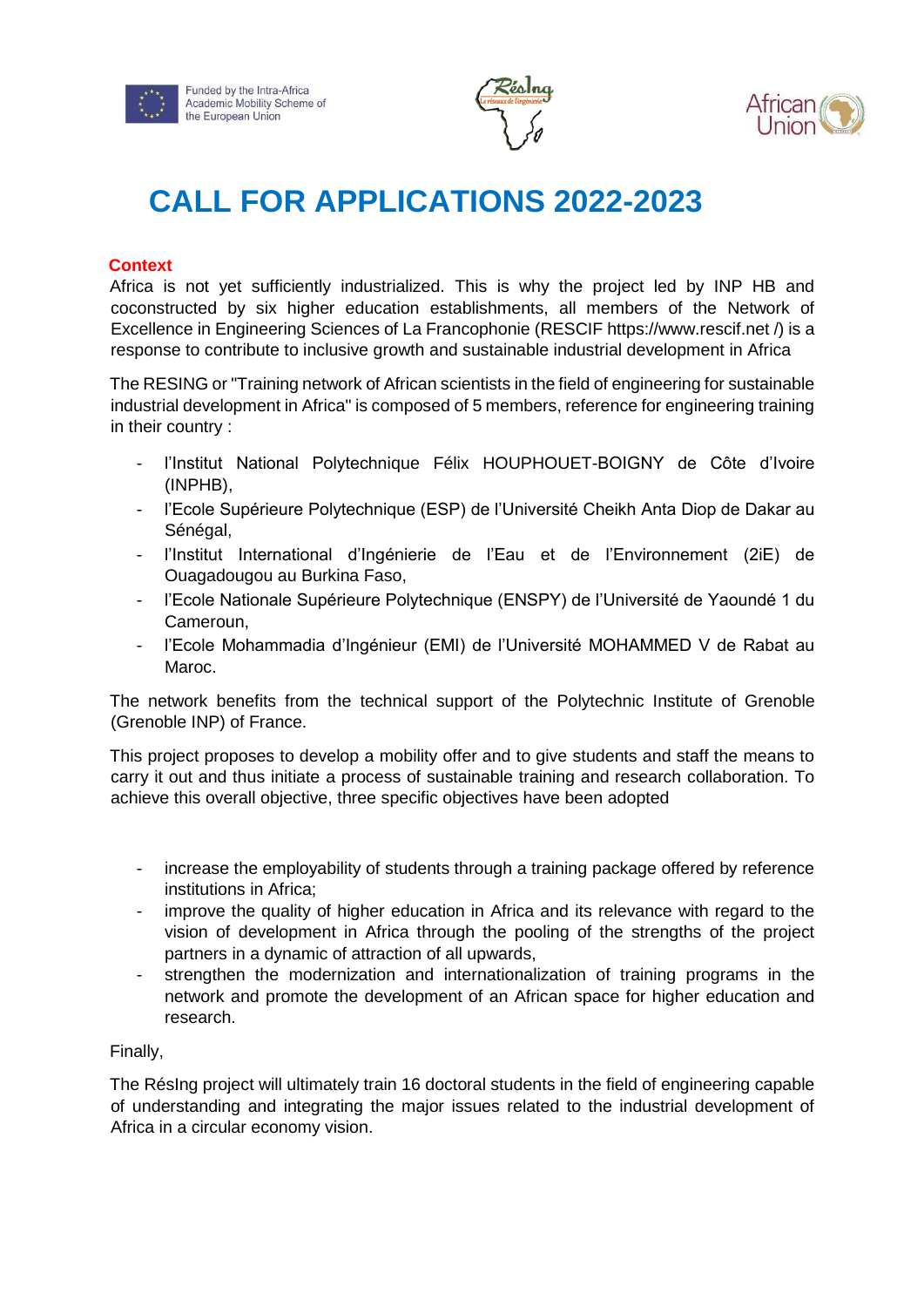



As such, a degree mobility of 36 months in Electrical Engineering, Mechanical Engineering, Chemical or Biological Processes Engineering, Hydraulics, Water and Environment for the 2022-2023 school year in the following establishments:

- 2iE (Burkina Faso),
- ENSPY (Cameroun), INP-HB (Côte d'Ivoire), EMI (Maroc), ESP (Sénégal).

A candidate who has benefited once from an Intra-African scholarship during his course, does not have the right to submit an application (one can only benefit from a single Intra-African mobility scholarship during the whole course).

# **Consortium**

Choose at least one host institution from the list of partner institutions:

- 1. Institut National Polytechnique Félix Houphouët-Boigny, Côte d'Ivoire : [www.inphb.ci](http://www.inphb.ci/)
- 2. Université Cheickh Anta Diop : Ecole Supérieure Polytechnique de Dakar Sénégal :

<http://www.esp.sn/>

3. Université de Yaoundé 1 : Ecole Nationale Supérieure Polytechnique – Cameroun : <https://polytechnique.cm/>

4. Institut International d'Ingénierie de l'Eau et de l'Environnement- Burkina Faso :

<https://www.2ie-edu.org/> **.**

5. Université Mohamed IV : École Mohammadia d'ingénieurs :<https://www.emi.ac.ma/>

# **Application file**

**Target group 2**: applicants from Liberia, Sierra Leone, South Sudan, Lesotho, Malawi and Burundi

- application form (downloadable from the [www.resing.inphb.ci](http://www.resing.inphb.ci/) website)
- Check all the information and submit a complete file, with ALL the following documents (except optional documents, which are not mandatory): - Scanned photocopy of legible passport
- Curriculum Vitae (CV in [Europass](http://europass.cedefop.europa.eu/en/documents/curriculum-vitae/templates-instructions) format required)
- Motivation Letter in English for non-French speakers
- Photocopy of the Master's degree
- Copy of the student card (or registration certificate) from the home institution (when applying)
- Master's transcripts
- The model of the courses currently followed in the establishment of origin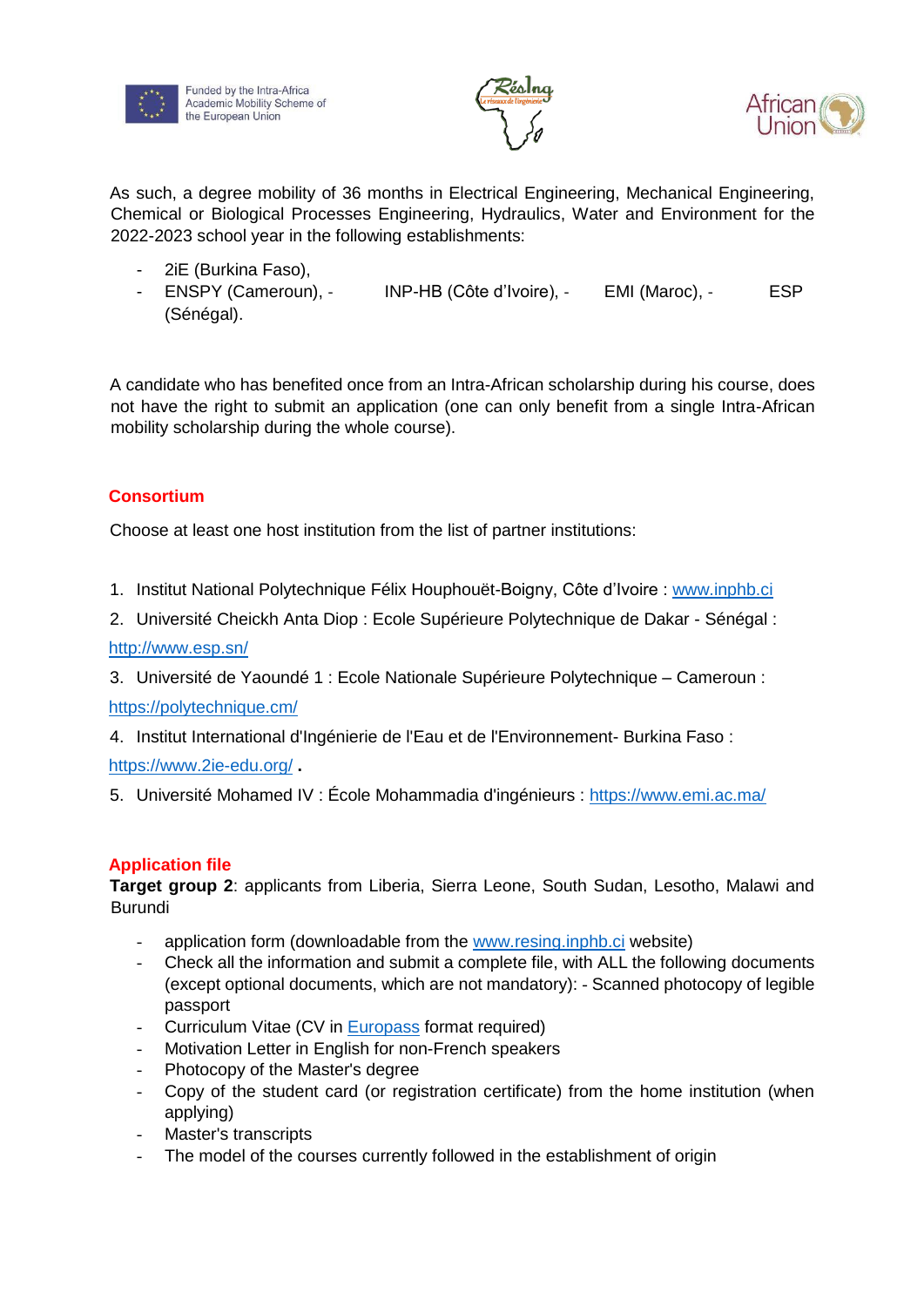

Funded by the Intra-Africa Academic Mobility Scheme of the European Union



- The doctoral mobility project (download [télécharger\) c](https://www.resing.inphb.ci/Doc/TEMPLATE%20PROJET%20DE%20MOBILITE%20DOCTORALE/R%C3%A9sing-projet-mob-doctorat%20OKV1.docx)ompleted and signed (all signatures required)
- Welcome letter completed and signed by the host laboratory (download the model [télécharger le modèle\)](https://www.resing.inphb.ci/Doc/TEMPLATE%20LETTRE%20ACCUEIL%20DOCTORAT/R%C3%A9sIng-projet-mob-doctorat-lettre-acceuil%20OKV1.docx)

Other documents that may support the application: (optional)

- list of works or publications (Must specify the DOI)
- Document justifying your level of vulnerability (if applicable)
- Any document issued by your home establishment must be produced on letterhead paper and bear its stamp.

# **Contact ResIng mobility referents**

- INPHB : Abro Koutouan Désiré, desire.abro@inphb.ci,
- 2IE : Yohan Richardson, yohan.richardson@2ie-edu.org,
- EMI : Hassane Mahmoudi, mahmoudi@emi.ac.ma,
- ESP : Lamine Ndiaye, mamadoulamine.ndiaye@ucad.edu.sn, -
	- ENSPY : André Talla, andre.talla@univ-yaounde1.cm.

In the event of difficulty with the platform, the files in scanned version in a single PDF file are sent to the ResIng mobility referents of the institution of your choice below with a copy to **projet.resing@inphb.ci**. The file must bear the candidate's name. Ex: Name of Candidate: Jean Koffi, File name: Dossier\_jean\_Koffi

# **Announcement of results**

The results will be announced on July 15, 2022.

**The Coordinator**  hatth

**Pr YAO Kouassi Benjamin**